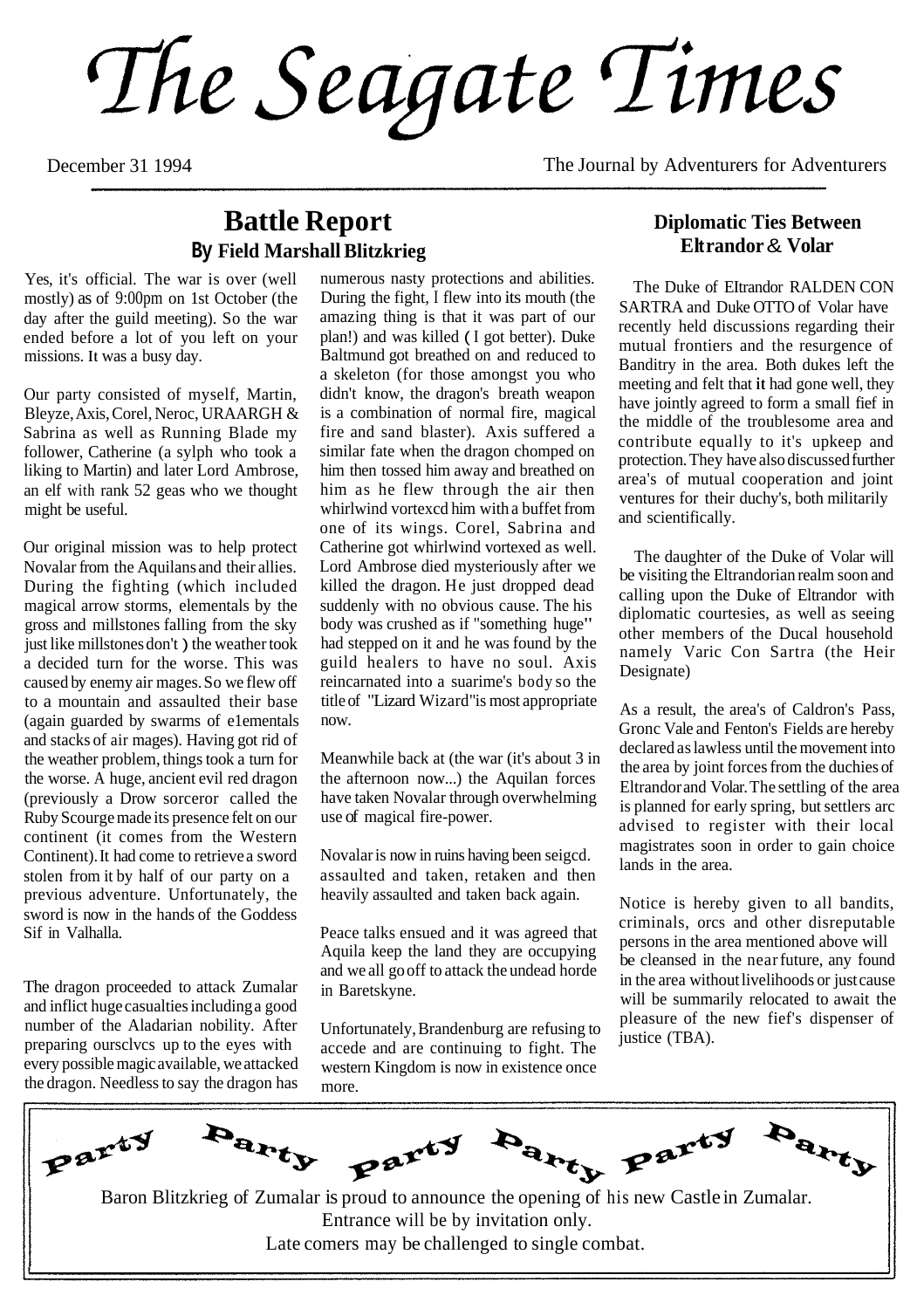## **Barretskyne Freed from Undead Horde**

#### **Barretskyne is now much safer due to a major assault on the city by the Arch Bishop of Mordeaux's troops.**

Thirty thousand church knights and men at arms marched on Barretskyne under the Banner of the Arch Bishop of Mordeaux. The attack began on the morning of September 7 and was followed two days of hand to hand combat between the forces of light and darkness.

The assault focused on taking the cathedral and destroying or capturing the church bells which were providing a great deal of magical defence for the greater undcad in particular. Morale was a major problem with the presence of so many fear causing undead, but the men rallied under the Arch Bishop's banner.

**A** great many casualties were taken by the Arch Bishop's forces facing the hordes of lesser undcad whose numbers were being replenished from the mortal casualties, although this was kept to a minimum by the Arch Bishop and his followers. Although the cathedral was taken soon after midday and the magic of the bells disrupted, causing the greater undead to retreat, the fighting continued until night time at which time the greater undead counter attacked inflicting great carnage on the mortal forces, who wisely chose to retreat, their primary task completed. By daybreak it was observed that most of the greater undead in the city had either left, perished, or gone to ground in the extensive catacombs below the cathedral. Large numbers of lesser undead still remain, but they are being slowly removed. One problem hindering **the** clean up is that it has been discovered that anyone dying inside the city walls becomes undead, and joins the forces remaining in the city.

Barretskyne will never be the same, but it is estimated that it will be in a state to be reinhabited by any hardy souls wishing to do so in the not too distant future.



### **Just the Facts M'Lady by Fictitious Pseudonym.**

Hot goss on the Raniterran Ambassatrix : not much (yet!). Raniterre is a moneyless human kingdom in the Far South, famous for its salad dressings (or, to use the local term, wine). It is a triangle surrounded by dessert, mountains and savage jungle. The only sea-coast is the corner province of Avenal inhabited by a common-speaking beer-drinking people, the Bretts (some quarter of a million or so). The rest of the country speaks Raniterran, generally in a garlic-laden accent.

Now this Countess was a wealthy childless widow (from the Baronies, they say) claiming to be heiress to said Duchy of Avenal, which must have upset the poor King because the last Duke, the semi-late Cardinal-Prince von Richhausen, left all his lands to the King. Fortunately "Rani" law doesn't let anything as feeble as a woman to rule. but a legitimate son could inherit (if he lived, if you get my drift). Anyway

she's allowed to call herself Countess of the city closest to the Royal Capital (1 day's ride). So very convenient for the Horse brigades.

Rumour has it that one well-endowed widow is spending all her readies to snare her next hubby, & get a few sons  $\cdot$  and a safe place to raise them. We believe she's working her way up the coast: Seagate is first-port-of-call. Any volunteers?

There is to be a "reception" after the guildmeeting, heeps of food, LOCAL beer & wine, Armide (a Raniterran brandy-sty le whisky, slightly sweet). Invites available from Seagate castle, or the Widow's chaplain-secretary, Brother Lee, who is liberal with the tickets, but hopeless at answering questions.

Post-ball bash to be held at Alphonse's early next year.

## **CONGRATULATIONS**

The Guild extends its congratulations to the Princess Madeleine Volari - who, under a nom de guerre, was a member of the Guild for a number of years - and her husband, Prince Leopold, heir to the Duchy of Volari, for the christening of their first-born son and heir Prince Anion Volari.

# Want a second chance?

Or a third? Did I hear fourth? If you really don't want to fall down that bottomless pit, or you'd like to be sure of saving against that dark sphere, then look no further.

Fizzgig's patent Luck Charms are for you! I have charms to avoid those unfortunate spell casting rolls, botched skill attempts, screwed up ability checks and the ever popular weapon breaks! All it takes is a point of endurance and a few measly thousand silver pennies and you too can be a hero worthy of the name!

Contact me at Fizzgig's Fine Silks mercantile house. Discounts on silk clothing for valued customers!

#### **But wait!** There's More!

Worried about being maimed by those nasty weapon things? Then buy Fizzgig's patent Silk Padding! Wear it under your armour or as fashionable evening wear. An extra point of armour is always welcome! Only 500sp! Three months shelf life (two for sweaty Ores).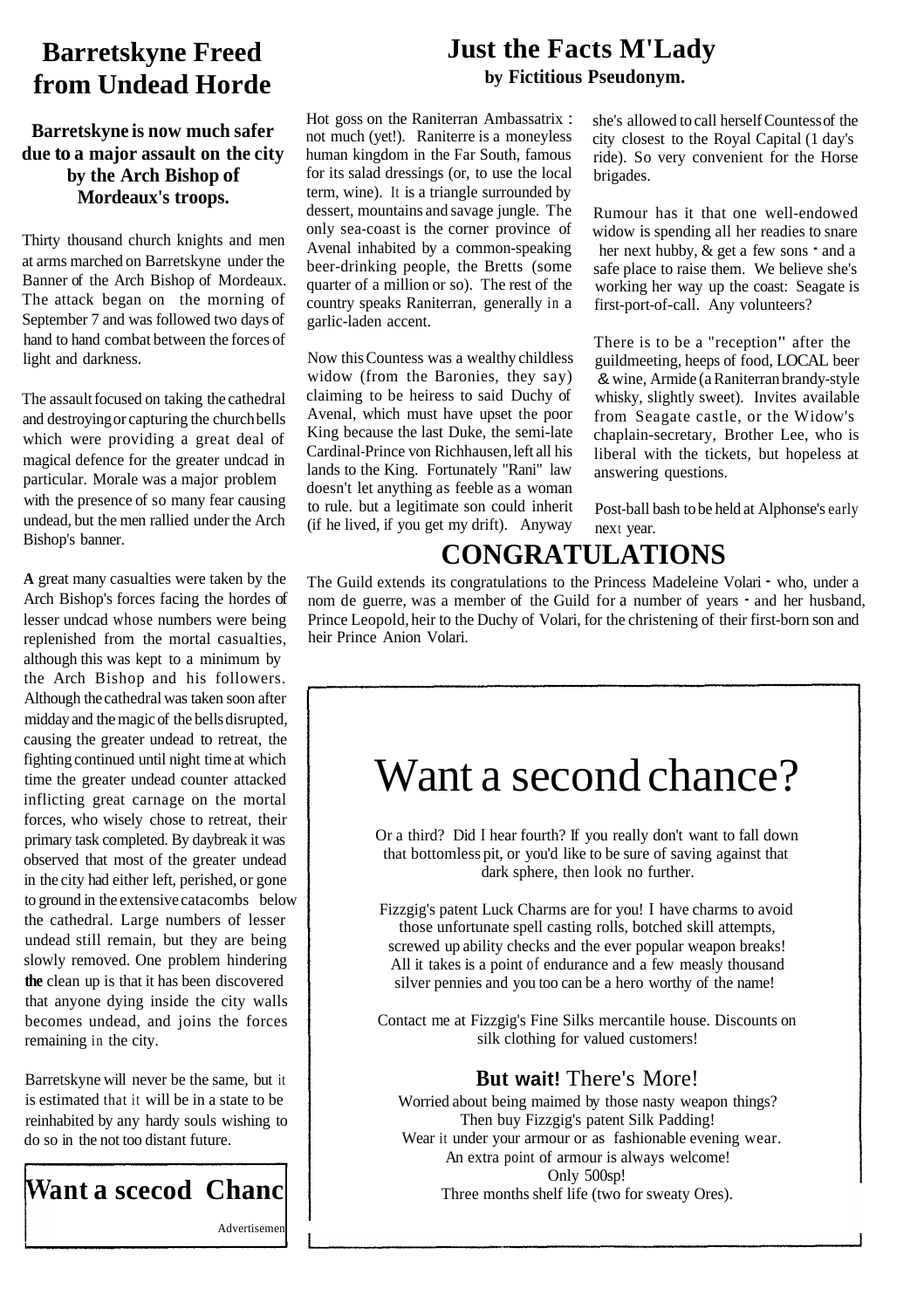## **What's Cool and What Snot**

#### **In**

Church Knights Dragon Slaying Weapons Undead Slaying Weapons Triple effect Dragon Flames Wraithcloak Potions Banishment Scroll

#### **Out**

Demon/Undead Hordes Package tours to Barretskine Demonic Poets near Yana Ruby Scourge Pacting with really bad bastards Running out of Shadow Wings (bad) Being at 449 feet without wings (worse)

### **New Years Ball**

A New Years ball is to be held at the home of Mandos D Shadowspawn a respected member of the Guild of adventurers. He welcomes one and all as long as you are not an Orc, Flamis, Starflower, Methuselah, or any other menace to society.

The ball is to start at eight of the clock and will continue through the night. The location is to be at Mandos's new residence and a rune portal service should hopefully be in operation. Should this not be the case carriages will be provided from five of the clock onwards outside Liessa's house in

## **Tempest Trash's Guild**

#### **Tempest, horseman extraodinaire, thought that he could ride anything and proved that he couldn't.**

When confronted with the horse Thunder, Tempest insisted that he could master him. Needless to say he got thrown. And thrown. And thrown. In frustration Tempest picked up a stone and threw it at Thunder. BIG MISTAKE!!! Thunder charged. Tempest fled, over the fence went Tempest, over the fence went Thunder. "Oh shit!" says Tempest as he looked around for somewhere to run and hide. "Ahha", he thought, "I'll dive through the window." BIG MISTAKE!!! Not only did he dive through Herkem's window, but Thunder was right on his tail. Needless to say there was lots of smashing and crashing as Herkem's office disintegrated around him.

As Tempest dived back out the window, Herkem slept Thunder. Looking around his ruined office. Herkem was less than impressed.

The bill for damages came to over 30,000sp, most of which Tempest didn't have. So now he's got plenty of reasons to go adventuring, about 20,000 reasons



*Admission by ticket only Costume Optional Weapons not permitted Money not required.* 

*Citizens of good repute may apply for admission tickets, from the 29th onwards. Requests should be* made *to Duke's Chancellor, or to*  the *Ambassadorial Charge d'affaires (Etiquette), the Lord Penn.*

*\*to be frozen for the duration* 

# The. Silkenish Web

Sexy *Siths* surreptitious Secrets

Orgasmic Orqualina is living in a nice little menagerie a trois with Confused Kryan and Kinky Kismet. Rumour has it she's still looking for a real man, any offers.

Sultry Sabrina and ex-Duke Baltmund will soon be an item. Last time she saw him she went all to pieces over his new thin look, it's seems she can't resist a man who shows whats on the inside.

A little advice, perennial fool Karys ("I mean Fenton") is probably only slightly stupider than his children, we put this down to experience not natural talent.

Big Baron Blitzkrieg told me he needs a woman, probably to help with his extensive collection of womens clothing that he" just wears round the house". He was seen handing out invitations on the battle field. Well Blitzy you don't seem to have it sorted out, that's not the right place to find women, only Sabrina.

Silken has not been getting out much lately since she had a rune portal installed in her underwear.

Hands off girls. Tempestuous Tempest has shown his true character and his busy with his horse Thunder. What a waste.

Sabbath said "Yes, yes." Ptolemy said "No, no." When Sabbath put it in the wrong place Ptolemy cut it off.

Insatiable Isil-Ith was sent to her room for exploding ducks, with only a teddy bear. That's not much of a punishment, she must know hundreds of things to do with a teddy bear.

There's nothing nasty to say about Thorn. How boring.

Cranky Kree and Excitable Engleton have been seen gadding about town together. Kree recently said "I haven't felt so good or glowed so much ever." Is he pregnant, will we have little Kreetons running around soon.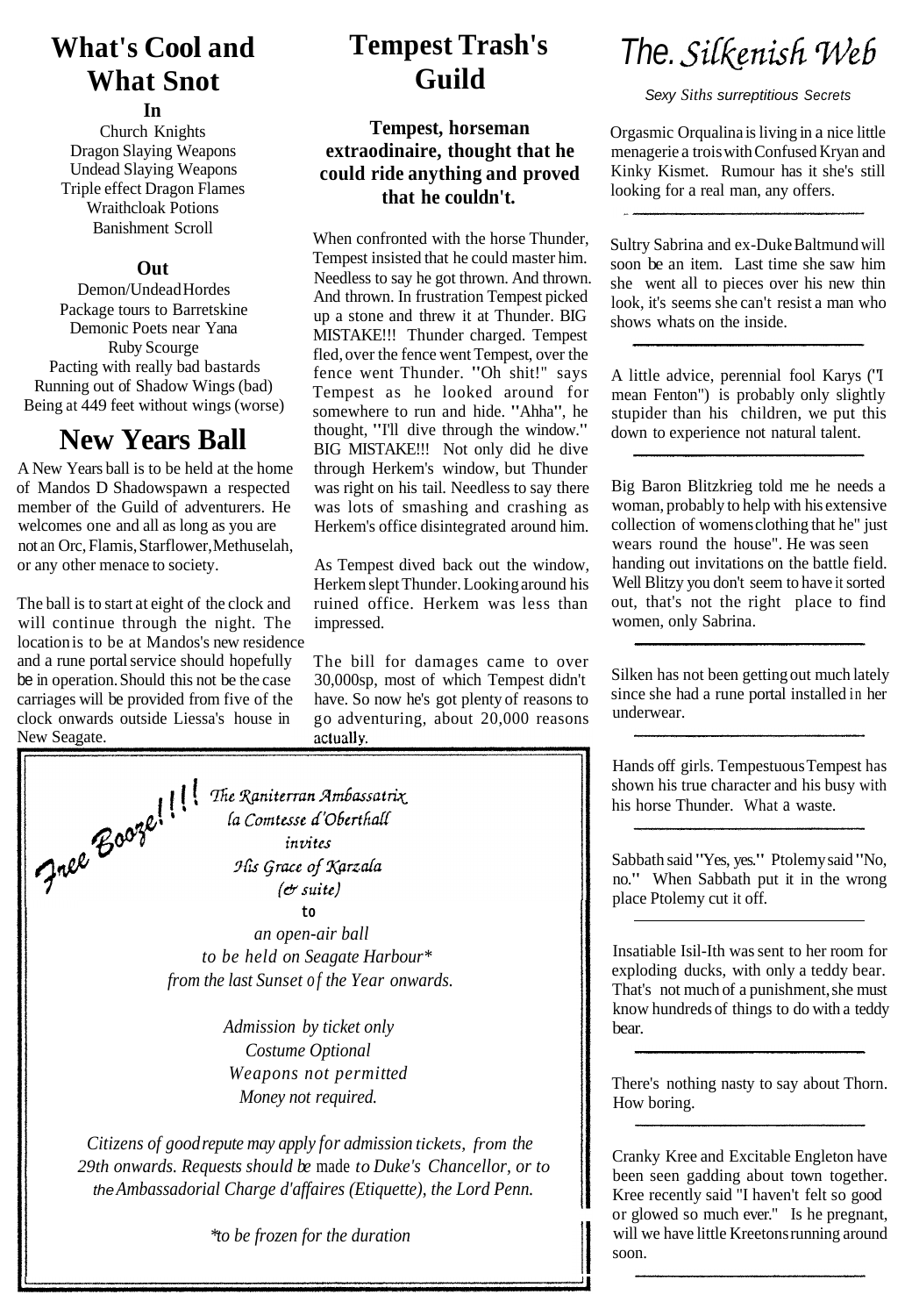#### Sir

After gaining a really good suit of armour as rightful spoils of dealing to a sect of snakeman slavers, certain members (mainly female) of my last adventure showed signs of sqeamishncss and unadventurer like sentiment towards it. I am proud to say that such feelings wcre

put to one side whilst we completed our mission.

The problem? A rugged black snake motifed suit of plate armour, very fetching when the sun catches it. I am proud to inform all guild members that I will take on the snake's head motif (pictured) in my own colour of green on white. This action will despoil it in the eyes of the snakeman cult.

I am interested in any information on the snakeman sect that uses this motif. They arc hiding somewhere licking their wounds and still need dealing with.

Axy, killer of sentient reptilians

Nancy Fopwell's Guide to Etiquette Tip# 14: When you kiss a lady, don't wipe your lips afterwards.

(# 14a: Ugbash, you're supposed to kiss her on the hand or lips).

### Sir

As the 'mainly female' member of that party I would like to say that it wasn't just the wearing of symbols of obvious evil, the reckless insanity or the handing out of pictures of himself in the nude. It was all this in combination which made me wonder and fear for the sanity of Axy.

Liessa Varden

#### Sir

I would like to complain at your attitude towards the advertising that pays for this rag to be produced! I don't see why I should be forced to write a letter to you just to advertise the fact that I wish to purchase magical or high quality furniture for my new residence. I mean I have to write to you in order to let people know I pay good prices, and that I have magical items to sell in rctcrn for services! How am I supposed to let people know all this information if you will not let me advertise without writing for the paper???

Just for that I will not advertise in your paper and you can go without the money!

Yours Mandos D Shadowspawn



*You want Investeds that work!* 

*You want Investeds that don't go Phut!* 

*You want Invested that only have to be used once!* 

*Become a survivor wing the elite range of Fire Power available only from Bleyze as proven on the Battlefields of Drakenberg* 

#### **Letters to the Editor** Open Letter to Guildmembcrs:

SPELLS: Get paid upto 200 sp per casting RITUALS: Paid upto 2000 sp per casting (plus food & accomodation). Security checks may apply

Private society of hobbits willing to pay for USEFUL spells; see Councillor Eatwell in the snug bar after the meeting. Friends of A.P. welcome.

#### Sir

As a tax-paying guild member, I would like to point out that there are more facilities at the Guild than are commonly used. As well as providing a fascinating source of holidays and affording extensions to one's farm, it also allows an interesting alternative solution to one's friend's dilemmas. I recently hired a party to solve a delicate political problem for a friend. I was pleased with the delicate way how they resolved the issue and the modest nature of their refusal to take any credit.

#### Kryan.

Sir

Following your advertisements for Guild Security representatives I am disappointed to find that the training offered was not up to Standard.

The personal abuse courses were nothing compared to abuse I get around here. I showed them a thing or two... I only died twice on the course.

Guild Security was more interested in sitting around drinking coffee than actually harassing Guild Members and my suggestion for compulsory body cavity searches for all returning parties was greeted with a big Up Yours!

Pvte Linnx (Flaming Fist)

## **Another Satisfied Customer**

The recently elevated (from Baron) Count of Richthofen sent an ambassador to Seagate this month, just to praise the Guild for their efforts in solving a few difficulties he had. The ambassador said that he had seldom heard of such an innovative solution, and not to send any other members of the Guild to do him favours under any circumstances. An anonymous recently resurrected member of the successful party was quoted as saying "Yeah, we did good". When pressed for more details, it was pointed out that since the Count didn't ask for his money back he must be happy! And while we're up North, the latest news on Gar. Still Undead.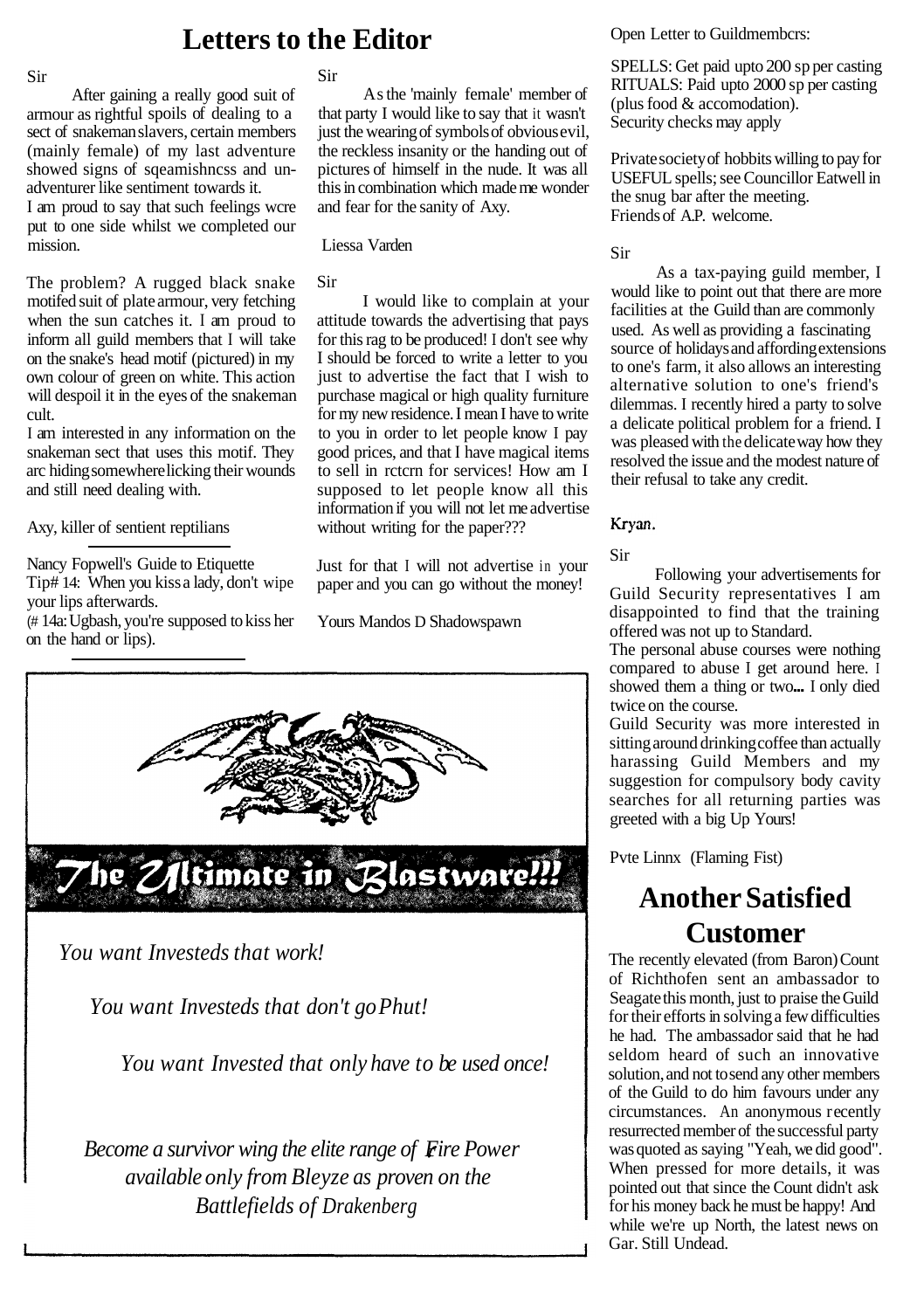## **First Adventurer Captain**

Garibaldi has become the first Seagate Adventurer's Guild member to become a captain in the Castellan Borders. We talked to some officers in the same regiment, comments were. "One day this WOP turns up and expects to join, next thing you know he's become a captain by performing outrageously foolhardy deeds in battle. That's no way to behave as a professional soldier." "He should be in the 7th cavalry." "He's insane, mad as a hatter" "Garibaldi, who's Garibaldi?" Garibaldi has recently turned down a promotion to major because he "wants to be out there killing people, not sitting on his fat behind."

### **We're Innocent!**

#### **Expurgated Summary from Guild Security on the MittelMarkHauptStadt Situation.**

The Guild has been cleared of any crimes associated with the recent assassination of Don Geritsson, the Ambassador from the King of Destiny to MMHS, It is clear that the damage & illegal acts performed by the "shopping" party were intended to benefit the local citizenry. Furthermore, all persons involved have received an official pardon. The drow hitpersons are believed to come from somewhere in the South (Thorn has been specifically absolved of any intentional wrong-doing).

## **New Gold for Old Gems**

The MMHS market for small-gems is quiet at the moment. It is still a sellers' market because of the high volume of semianonymous Elvish purchasing. Due to an administrative error, when Someone (We know who you were) poisoned an Assistant Kommissar without the correct permit, poison is no longer available at MMHS apothecaries or alchemists.

## **Market Dyed Down**

In a completely unrelated item, blackmarket dyes from the Elvish court are also<br>unavailable. Coincidentally Count Coincidentally Count Aurelius, a habitue of the city is still missing - although no ransom demand has been received. Charges will not be brought against his concubine.

**Lath's Horoscope** 

#### **For the session: 31th November 94 to 30th January 95.**

Welcome to the second of Lath's Aspect readings. I hope that the advice in this column will be able to help you bring joy in your day to day life.

Most adventurers have strong leaning to one of the stars and to one of the element hidden within their Aspect.

#### **The Stars** -

Winter **Stars:** Someone close needs a helping hand, but don't rush in or you could trample on their pride and end up doing more harm than good. Be gentle with your touch.

Spring Stars: Read the signs that'll tell you what to do. Try not to think but instead try to feel, when it comes to dealing with that problem. Feel and you will get excellent advice.

Summer Stars: There are lots of wonderful openings and opportunities coming your way soon, but not all roads lead to success and there's lots of hard work and serious thinking ahead.

Autumn stars: Apathy overcomes you this session so you'll find it very hard to get worked up or enthusiastic about anything apart from things in red. Air mages should be watched with an eye to caution.

#### **Element of** -

**Air:** Do not resist your temptations to be reckless as when the appropriate time comes, you and your friends will need your enthusiasm in a tight spot. Green is the colour that will be good for you this session.

Water: Wells that have dried up will show you some insight in to other problems this session. Pets and lovers will leave a little surprise for someone **else** close to you this session. Don't drink and fly.

Earth: Unhappy with your home world? Tough, the earth sign at the moment is against you. Peril is close, loved ones

may be a hassle. Take refuge on the seas.

Fire: Those who are close will depart on a trip. Don't think small. Skimping on details may cost you more than it is worth. From small campfires, forest fires are born.

Separate from those ruled by the stars and clement are the other adventurers that come more under the moods of their own Aspect.

Solar: Drama is in the major stars. You will be called on to start or stop a major dispute. You will be quoted a ridiculous amount of money.

Lunar: Cabbages are important to you this month. Life will seem to be a constant grind of boring details, don't be discouraged. The local flora will be on hand to help.

Life: Troubles are likely on two fronts  $\blacksquare$ money and sex so it is likely that Sith is involved somewhere in your future. Try some compassion and compromise and you will be ready for new beginnings.

Death: The stars have stated that death may be involved in your future, so it may be possible you have no immediate future. Hints for success - Be friends with Amba.

On a more personal note;

Befriend someone new and make each day a happy one for those around you. Even if your life is a living hell, which it probably will be.

### **BRAEGONS LIFESAVERS**

Leading Healers reccommend that triggering a Trollskin before each fight can dramatically increase your lifespan.

> 5 Charges of Rank 1 Trollskin ONLY 1,000sp

(More powerful doses available on request)

Unfortunately, concerning the slavery ring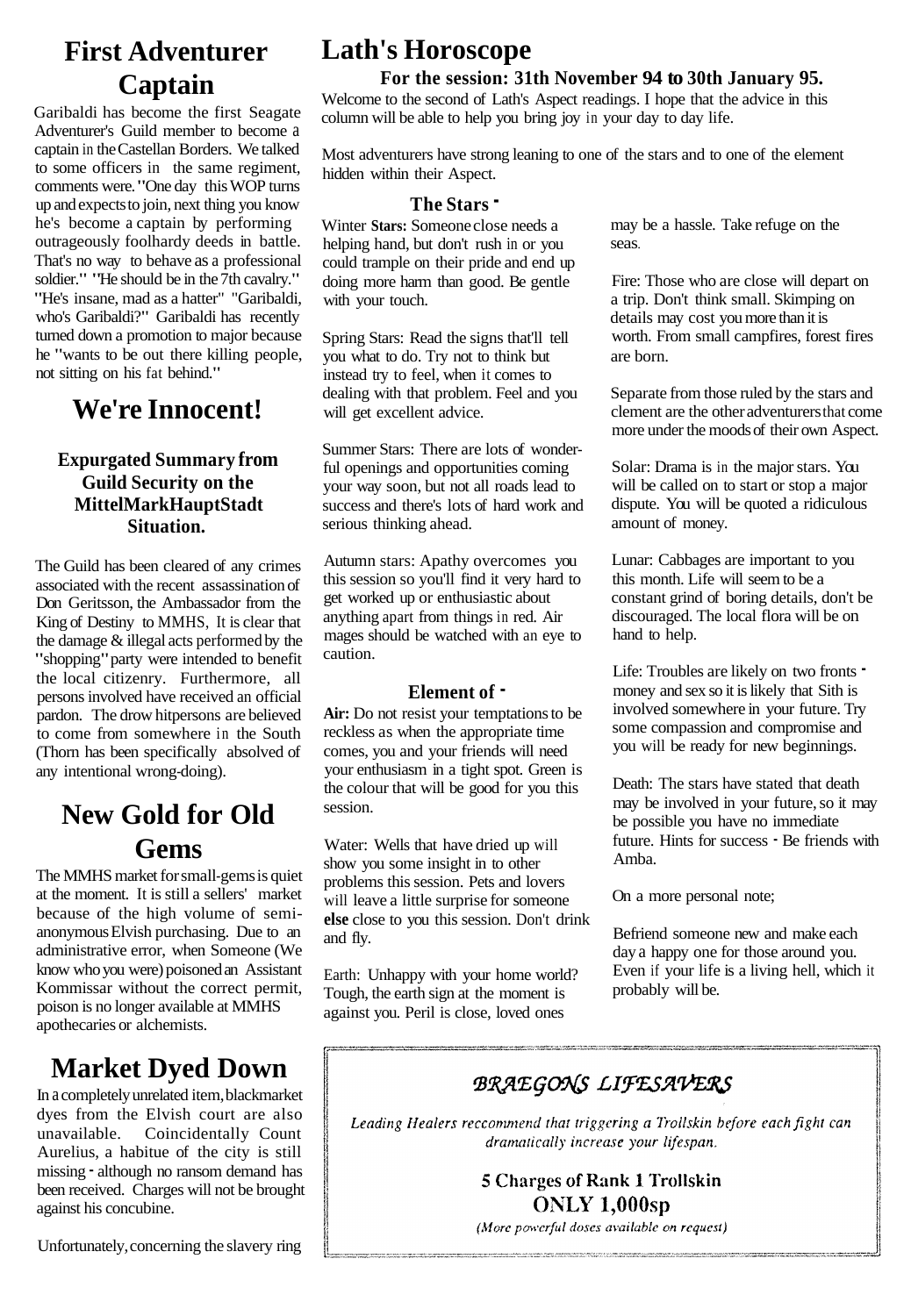#### **Tarot Reading with Garabaldi Ciao! The General Reading for the Question What arc the main problems the Guild will face this Session?**  The Cross: The Hanged Man - Strength The

Compass: The Pope - The Hermit - Justice - The Emperor The Pole: The Star - The Wheel of Fortune - The Unnamed Card - The Tower

The possible struggle between us and some figure of power, probably the Church, seems dangerous. I also see this is a time when **to** have been diverted. I also sec that we chance will play a major role in may now be able to concentrate on finishing determining who will benefit and who will unresolved problems, such as the final suffer. Death and the Tower conjoined resolution of the Northern war, or perhaps almost certainly means the Undead City of problems put on hold due to the war. We may be setting out on a conscious path to right past wrong doing, although we must vet conceived.

I see a time when our material wants will once again be careful that this concern is<br>be able to be fulfilled, if only we can not simply unconscious lust for power. be able to be fulfilled, if only we can not simply unconscious lust for power.<br>overcome the tests put in front of us. Our major problems may seem on the overcome the tests put in front of us. Our major problems may seem on the The possible struggle between us and some surface benign, but will in fact be extremely almost certainly means the Undead City of<br>Barretskine. Beware, for I see that this place is more dangerous than any of us have

### **Guild Healers Send Thanks**

The Guild Healers would like to thank Kynn for her donation of a Rank 18 Greater Enchantment. This has greatly helped them perform their duties better over the last three months and has greatly assisted in the day to day running of the Guild Healer service. The Greater Enchantment was granted at the start of the guild session and has benefited nearly every adventurer who went out this session. It has proved invaluable in the restoration of several guild members who were returned to the guild in a marginal state for resurrection, as it is believed with out the aid of the rink 18 Greater they would probably now be on the Guild Roll of Honor.

### **Bridge Completed**

#### **This announcement brought a great cheer from the inhabitants of Seagate and a night of great celebration followed.**

Many thought that the Bridge was cursed and would never be completed. What with the flood, the Giant Undead Whale, sabotage, numerous strikes, delays and other setbacks, it was being to look like the bridge would never be finished.

The bridge opening ceremony was due on December 7th. but has being delayed until January 17th. The official reason was due to delays resulting from the war, however it is difficult to hide the fighting amongst the lesser nobles over the ordering of the procession. In response to the delay a few people have attempted to jump the queue and be first across the bridge. The result of this has been those involved sobering up inside a jail cell. The Duke, out of pure frustration, has ordered the bridge to be "well" guarded and issued a strong warning to those who attempt this foolishness, citing severe punishment.

<sup>H</sup>e was also kind enough to take the time to send a special warning to the Guild. "The ceremony will help raise peoples morale, after many long months of warfare, and help take their minds off things." said the Duke. "So I don't want some low life scum upsetting the apple cart. Rumours of an increase in Guild Tax Rates are unfounded... At this stage." he quietly added.

The tax to cross the bridge will be a copper per person and a silver per cart, double for giants and hobbits.

We have being assured that the tax will be lifted once cost overruns have being covered but we aren't holding our breaths.

Be Rescued when YOU need to be!

Linking *Lifeforce* can keep the Guild in contact with you. A rescue party can be dispatched as soon as you die. Don't become irresurrectable because the rescue party was too late, contact Thaeuss NOW.

Only  $1,200$  sp (range 400 miles) or  $10,000$ s p(Interplanar) **All items guaranteed. Discounted upgrades as available.**

## Quotable Quotes

*We are the spirits of the forest, we are coming to get you (I hide behind a*   $tree)$ -Anathea

*It's my du*ty *as party leader to try any alcohol we find-Drams* 

*They just said 'glug, glug, glug'-*

*Michael* .................

*My dad said there are always secret doors in dungeons- Sebastian* .................

*God damn, I hate being dead- Saydar* .................

*God damn, I'm glad we brought Blackthorn along otherwise, I'd be*  forced to kill the entire royal family-

*Shoka* ................. *"We've only been in sown less* than *an hour and already they've given* us *a* 

*speeding ticket." -Shaun, after being fined for flying* 

*"Quack, Quack, BANG!!!!!"- Isil-Ith's latest opponent.* ...............

#### **Marriage and Family Proclamation**

Fenton Von Hecklyn proudly announces his marriage to Kasmeria as of the date 11 December 1499(AP) in Innesburg. Also he wishes to acknowledge his children.

| Kemenor     | F | Earth     |
|-------------|---|-----------|
| Taurthallon | M |           |
| Elladan     | M | Fire      |
| Noldohen    | М | $E + E$   |
| Tiramor     | M | Mind      |
| Ithilmor    | F | Celestial |
| Ithildin    | F | Namer     |
| Casmira     | F |           |
| Talvin      | M |           |
| Lintenyn    | F | Water     |
| Alethla     | F | Air       |

### **Feeling Lucky!**

TAKE THE GUESSWORK OUT OF CASTING WITH LOGANS GREATER ENCHANTMENTS.

## **Rank 16 Available**

Contact Logan at Guild Lodgings **Founder of Newhaven**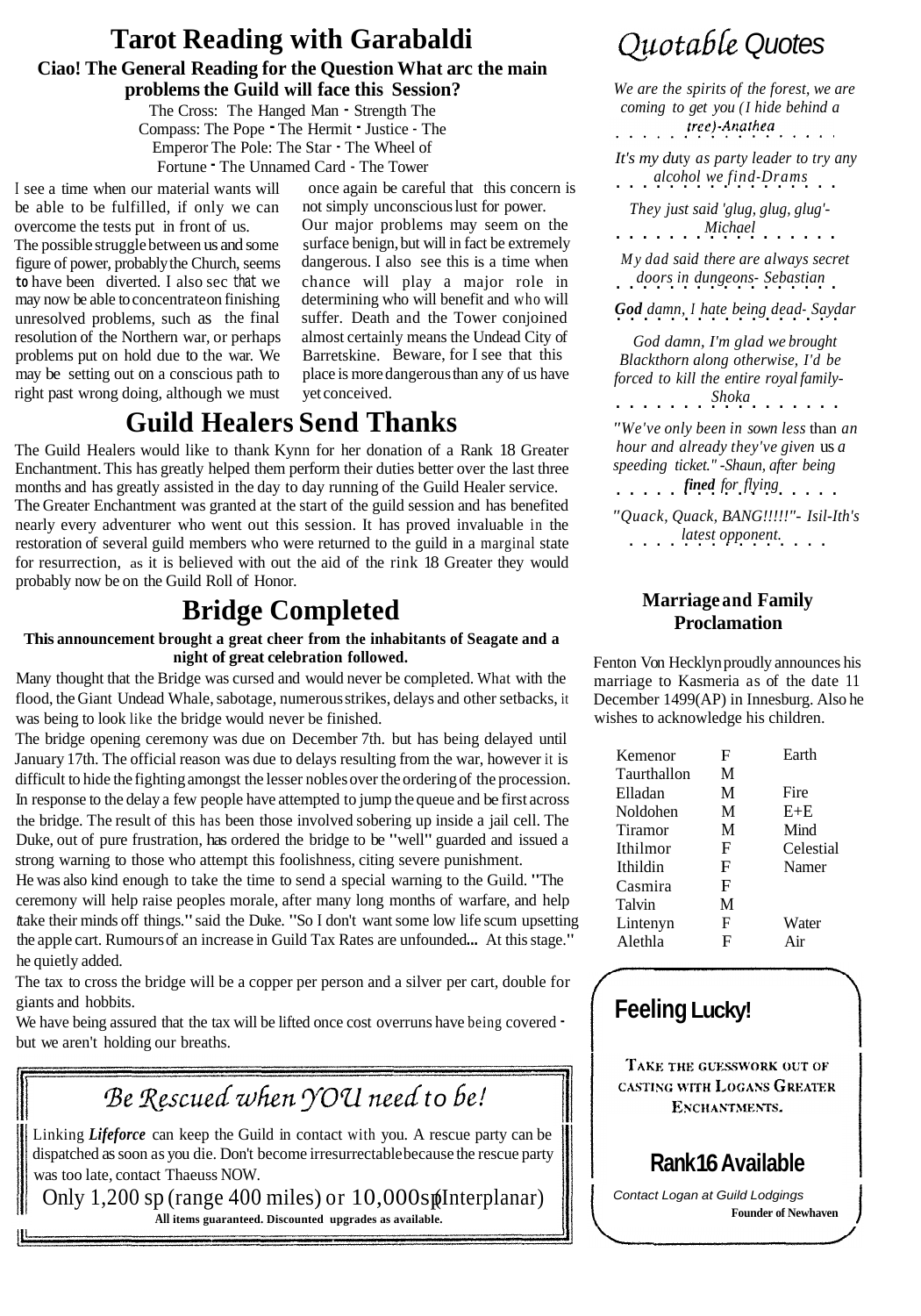#### **Sabastian Says.**

Dear Sabastian, I'm love with a young man but he doesn't know this, how should I get his attention?

Have you though about using Blackfire or a sap. Use either method to capture him then keep him tied up until he wises up. If he is slow to worship you, sap him a few times. If he still refuses you its not all bad. you've got someone to practise casting Blackfire on.

Sabastian, I'm thinking of joining the guild and learning a college. But I'm undecided regarding my choice, its either Water or Binder.

You are obviously being lead astray. Dark mages are by far the best college. You never have to walk anywhere any more with Shadowings, you have spells that allow you to pick who you will hurt, you have a great nightlife and you get to learn Blackfire, by far the best spell in the world.

Sabastian, I have saved a large sum of money from many adventures to a buy a house. But I'm unsure as to what part of town I should purchase.

Well it depend on how much money you have. I recommend you send me you current whereabouts and I'll personally come round and give you some assistance with you finances.

Mr Sabastain, Theres a Darkmage I don't like called Damien, he's alway very rude to me. I've tried to make him like me but with no effect. What can I do?

If you thought you had it bad now loser, wait until I tell Damien about your whining. Drop dead. And that's Sir not Mr to you.

Dear Sabastain, My father wants me to marry this ugly old rich merchant. But I don't love him. What am I to do?

Leave your window open and a couple of thousand silver pennies on the windowsill and all your problems will be eliminated.

Hey Sabby, How's it hanging? What's happening? Where's my money, you cheap bastard? I smacked the old geezer like you told me. So pay up!

All's I said was "Who will rid me of this turbulent priest?" Any conclusions you may have drawn from this wcre purely your own. Sucker!!!

To all those other letters I didn't answer because they were such drivel  $\cdot$  try Blackfire.

## **Guild Proposal to Tac Shunned**

Guild Representatives recently returned from Guild at Tac with a proposal for closer ties and swapping of information between Seagate and Tac meeting no interest.

Tac, an Adventurers Guild East on the Sea of Grass between Seagate and the Luna Empire, wishes to remain fiercely independent. It was hoped that closer ties would be beneficial to both Guilds. However Tac, although cordial, refused point blank to have anything to do with our proposal. They don't want us to know their secrets said one returning Guild official glumly.

They reckon we just want to take them over, which is of course complete nonsense said a deathlike, black-clad Guild rep. Bugger them said another. If the place was razed to the ground with not one brick standing on another, and salt ploughed into their fields, it would be too good for them.

Regardless of the official positions of our respective councils however, Tac still remains happy to deal with Seagate adventurers when they require goods and services. At premium cost, of course.

### **Guild Lodgings**

The following characters can be contacted at Guild Lodgings at the following address.

| <b>Player</b>   | <b>Phone</b> |
|-----------------|--------------|
| Craig           | 6307537      |
| Stephen         | 820 2253     |
| Jono            | 302 0477     |
| <b>S</b> tephen | 820 2253     |
| Craig           | 6307537      |
| Neil            | 828 5819     |
| Andrew          | 366 6139     |
| Sue             | 358 3851     |
| Mike            | 520 3101     |
| Adam            | 378 0343     |
| Adam            | 378 0343     |
|                 |              |